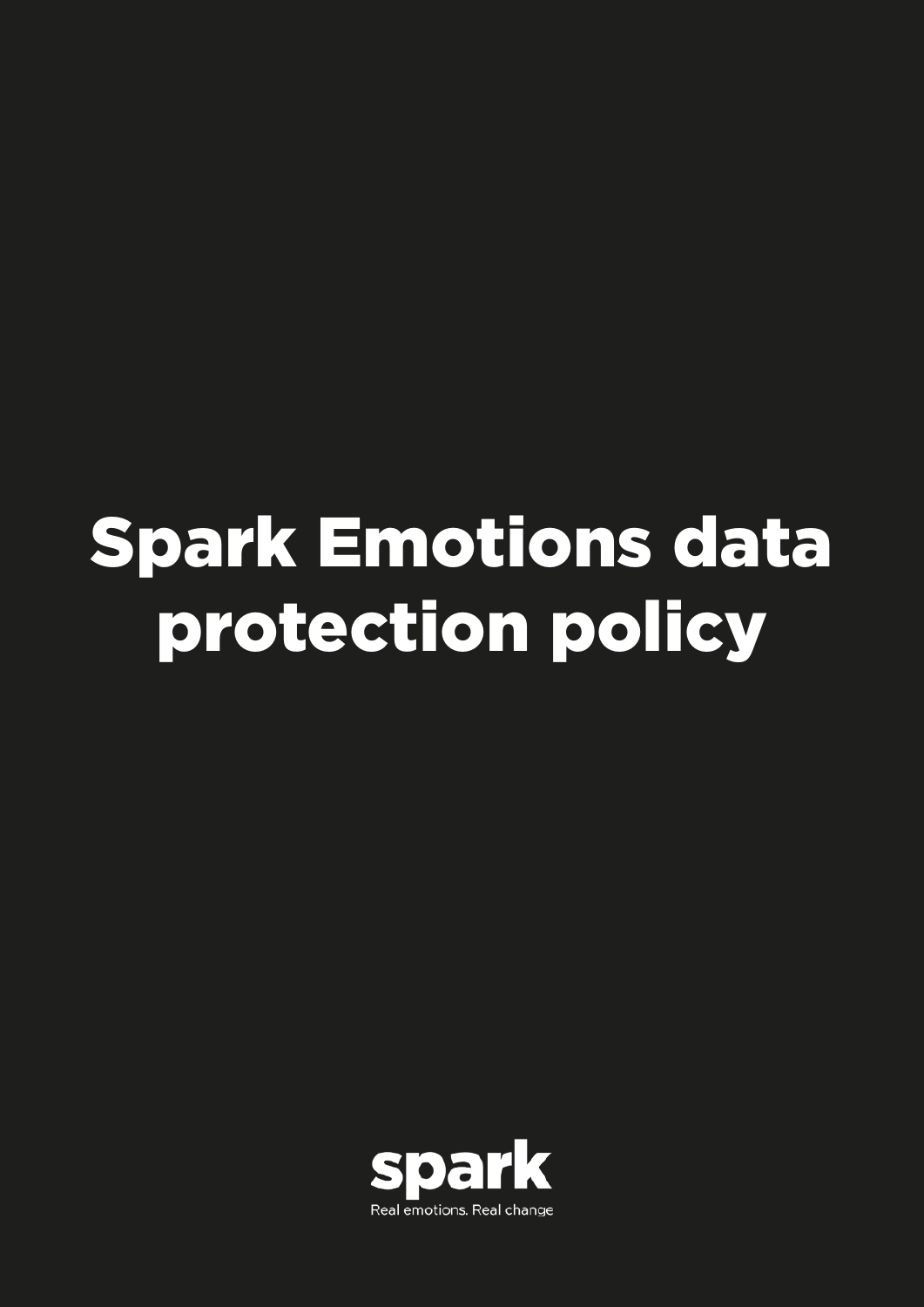## 1. Overview

Spark Emotions Limited ("SPARK EMOTIONS") have a legal obligation to appropriately use and safeguard the personal data that it has in its possession, or under its control in accordance with the General Data Protection Regulation ("GDPR") and the Data Protection Act 2018, together with all other applicable data protection laws ("Data Protection Legislation").

SPARK EMOTIONS adopt a number of methodologies and processes to help brands and retailers engage with shoppers both in stores and on-line by undertaking various forms of market research ("Services"). In the course of providing the Services, SPARK EMOTIONS will have access to and may store or process personal data. This policy sets out how SPARK EMOTIONS aim to comply with GDPR and it is imperative that all employees and, where applicable, contractors and other third parties are aware of the data protection requirements associated with the provision of the Services and SPARK EMOTIONS's business activities and business model generally. The GDPR defines "personal data" as any information relating to an identified or identifiable natural person (a data subject); an identifiable natural person is one who can be identified, directly or indirectly, in particular by reference to an identifier such as a name, an identification number, location data, an online identifier,

or to one or more factors specific to the physical, physiological, genetic, mental, economic, cultural, or social identity of that natural person.

## 2. Purpose and Scope

The procedures and measures set out in this document must be followed at all times by SPARK EMOTIONS, its employees, agents, contractors or other parties working for or on behalf of SPARK EMOTIONS.

Data Protection Legislation is designed to protect the privacy and integrity of personal data held by SPARK EMOTIONS, other businesses and organisations. In the context of the data held by SPARK EMOTIONS includes (and its status is in brackets):

• Data that relates to employees. The processing and management of this data is covered separately in our employee policies and procedures (Data Controller). In addition, personal data is processed by David Evans & Co (accountants) and HELP (HR services) and is processed and stored subject to those parties' terms and conditions;

• Data that relates to our clients for whom we provide the Services (Data Controller or Processor);

• Data that relates to the shoppers we engage with in the course of the provisions of the Services (Data Processor and in some circumstances joint Data Controller); and

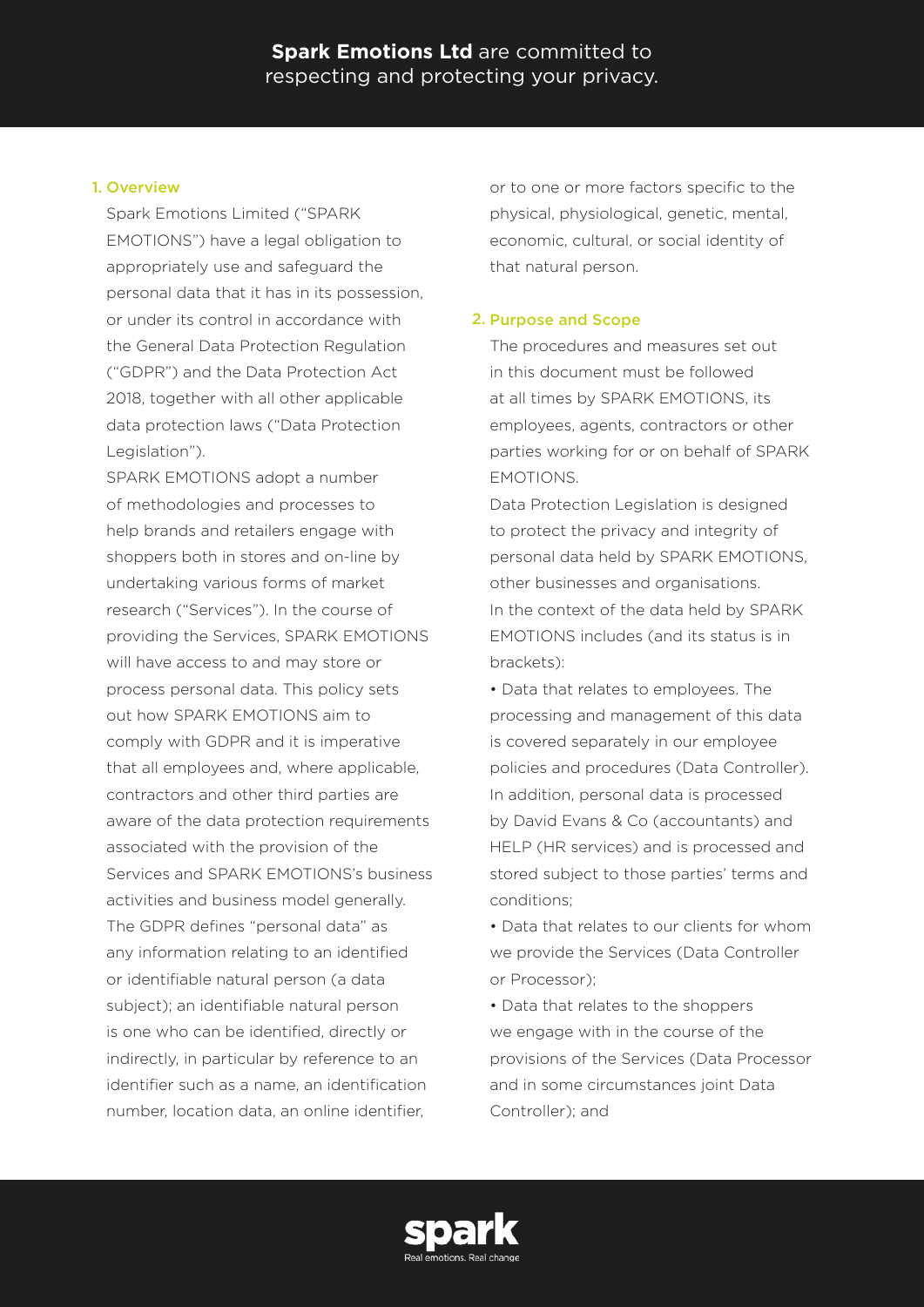• Data from prospective clients who may be interested in the provision of Services or other third parties who may have queries (Data Processor and Controller).

## 3. Policy

Under GDPR there are six principles that are set out as the main responsibilities for organisations. These are:

1st Personal data must be processed lawfully, fairly and in a transparent manner in relation to individuals;

2nd Personal data must be collected for specified, explicit and legitimate purposes and not further processed in a manner that is incompatible with those purposes; further processing for archiving purposes in the public interest, scientific or

3rd Personal data must be adequate, relevant and limited to what is necessary in relation to the purposes for which it is processed;

4th Personal data must be accurate and, where necessary, kept up to date; every reasonable step must be taken to ensure that personal data that is inaccurate, having regard to the purposes for which it is processed, is erased or rectified without delay;

5th Personal data must be kept in a form which permits identification of data subjects for no longer than is necessary for the purposes for which the personal data are processed; personal data may be stored for longer periods insofar as the personal data will be processed solely for archiving purposes in the public t, scientific or historical research purposes or statistical purposes subject 6th Personal data must be processed in a manner that ensures appropriate security of the personal data, including protection against unauthorised or unlawful processing and against accidental loss, destruction or damage, using appropriate

# 4. Lawful, Fair and Transparent data processing

technical or organisational measures."

The GDPR seeks to ensure that personal data is processed lawfully, fairly, and transparently, without adversely affecting the rights of the data subject. The GDPR states that processing of personal data shall be lawful if at least one of the following applies:

1. The data subject has given consent to the processing of his or her personal data for one or more specific purposes; 2. Processing is necessary for the performance of a contract to which the data subject is a party or in order to take steps at the request of the data subject prior to entering into a contract;

3. Processing is necessary for compliance with a legal obligation to which the controller is subject;

4. Processing is necessary to protect the vital interests of the data subject or of another natural person;

5. Processing is necessary for the performance of a task carried out in the

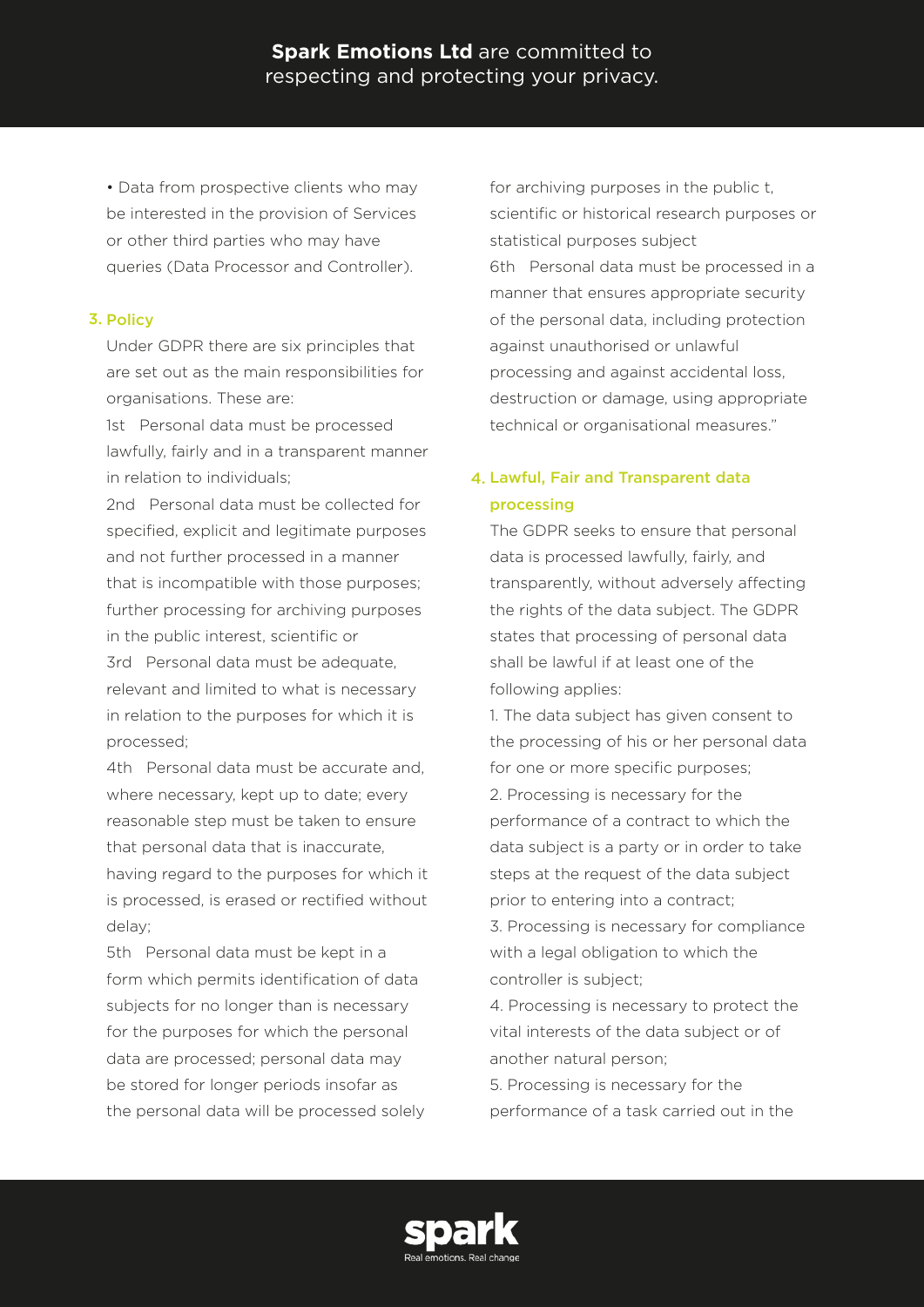public interest or in the exercise of official authority vested in the controller; 6. Processing is necessary for the purposes of the legitimate interests pursued by the controller or by a third party, except where such interests are overridden by the fundamental rights and freedoms of the data subject which require protection of personal data.

# 5. Types of personal data and processing for specified, explicit and legitimate purpose

SPARK EMOTIONS collects, processes and may hold the following personal data: names, addresses, telephone numbers and e mails, next of kin/ emergency contact details (employees only), national insurance numbers and tax codes (employees only), visual images of shopper- data subjects, together with cookie data on its website (see below), to the extent necessary for its specific purpose. This may include personal data received directly from data subjects (for example, contact details used when a data subject communicates with us) and data received from third parties (for example, names, addresses and telephone numbers of clients, suppliers and shoppers including data captured as a result of surveys carried out for market research purposes).

SPARK EMOTIONS only processes and stores personal data for the following

specific purposes:

- to perform contracts with third parties, including clients;
- for carry out shopper tracking studies on behalf of clients, at the client's request;
- for employment law purposes, including processing pay and to fulfil and discharge health and safety obligations;
- to prevent or detect crime (in the case of CCTV footage – see below);

• for its own marketing purposes, subject to receiving consent from the relevant data subject;

• to comply with other statutory obligations or the requirements of SPARK EMOTIONS's insurers or HMRC.

The purposes for which we process personal data will be informed to data subjects at the time that their personal data is collected, where it is collected directly from them, or as soon as possible (not more than one calendar month) after collection where it is obtained from a third party.

# 6. Accuracy of data and keeping data up to date

SPARK EMOTIONS shall ensure that all personal data collected and processed is kept accurate and up to date. The accuracy of personal data shall be checked when it is collected and at regular intervals thereafter. Data will be destroyed either 90 days after it was generated or at the end of a client project (whichever is

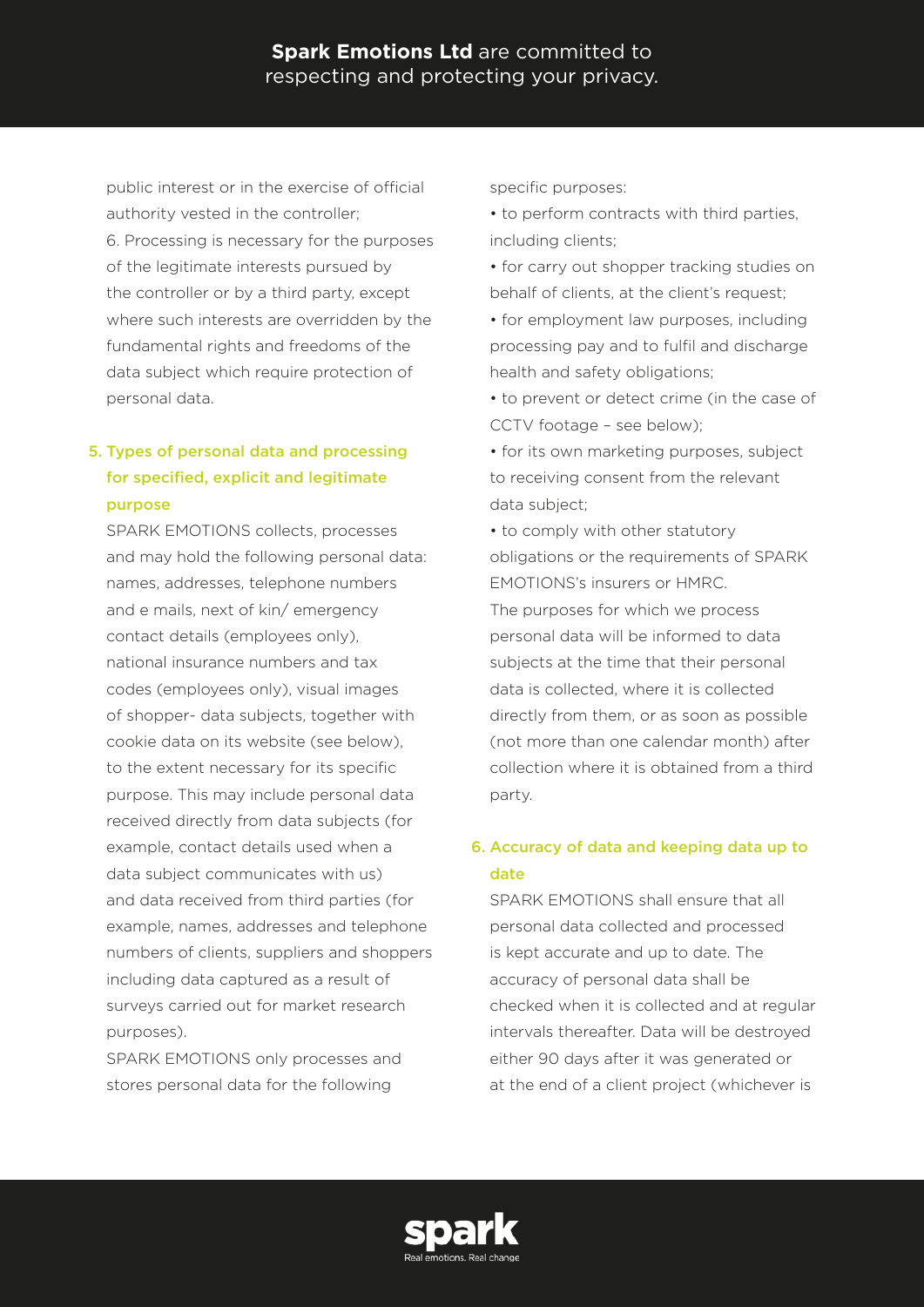the later). Where any inaccurate or out-ofdate data is found, all reasonable steps will be taken without delay to amend or erase that data, as appropriate.

### 7. Timely and secure processing

SPARK EMOTIONS shall not keep personal data for any longer than is necessary in light of the purposes for which that data was originally collected and processed. When the data is no longer required, all reasonable steps will be taken to erase it without delay. It shall ensure that all personal data collected and processed is kept secure. Further details of the measures in place are set out below at section 15.

## 8. Accountability and privacy impact assessment

SPARK EMOTIONS have persons specifically appointed to deal with data protection matters: for more information please email dataprotection@ sparkemotions.com. SPARK EMOTIONS shall keep written internal records of all personal data collected, held and processed, which will include but will not be limited to the following: the purposes for which SPARK EMOTIONS processes personal data, the categories held, details of how long personal data will be retained by SPARK EMOTIONS and the technical, organisational and security measures in place to ensure the security of personal data.

SPARK EMOTIONS shall carry out Privacy Impact Assessments when and as required under the GDPR. Privacy Impact Assessments shall be overseen by SPARK EMOTIONS data protection officers.

### 9. The rights of data subjects

The GDPR introduces specific rights for individuals whose data may be processed, this includes:

- 1. The right to be informed
- 2. The right of access
- 3. The right to rectification
- 4. The right to erasure
- 5. The right to restrict processing
- 6. The right to data portability
- 7. The right to object

8. Rights in relation to automated decision making and profiling

SPARK EMOTIONS shall ensure that the following information is provided to every data subject when personal data is collected:

1. Details of SPARK EMOTIONS including, but not limited to, the identity of its data protection contact;

2. The purpose(s) for which the personal data is being collected and will be processed and the legal basis justifying that collection and processing;

3. Where applicable, the legitimate interests upon which SPARK EMOTIONS is justifying its collection and processing of the personal data;

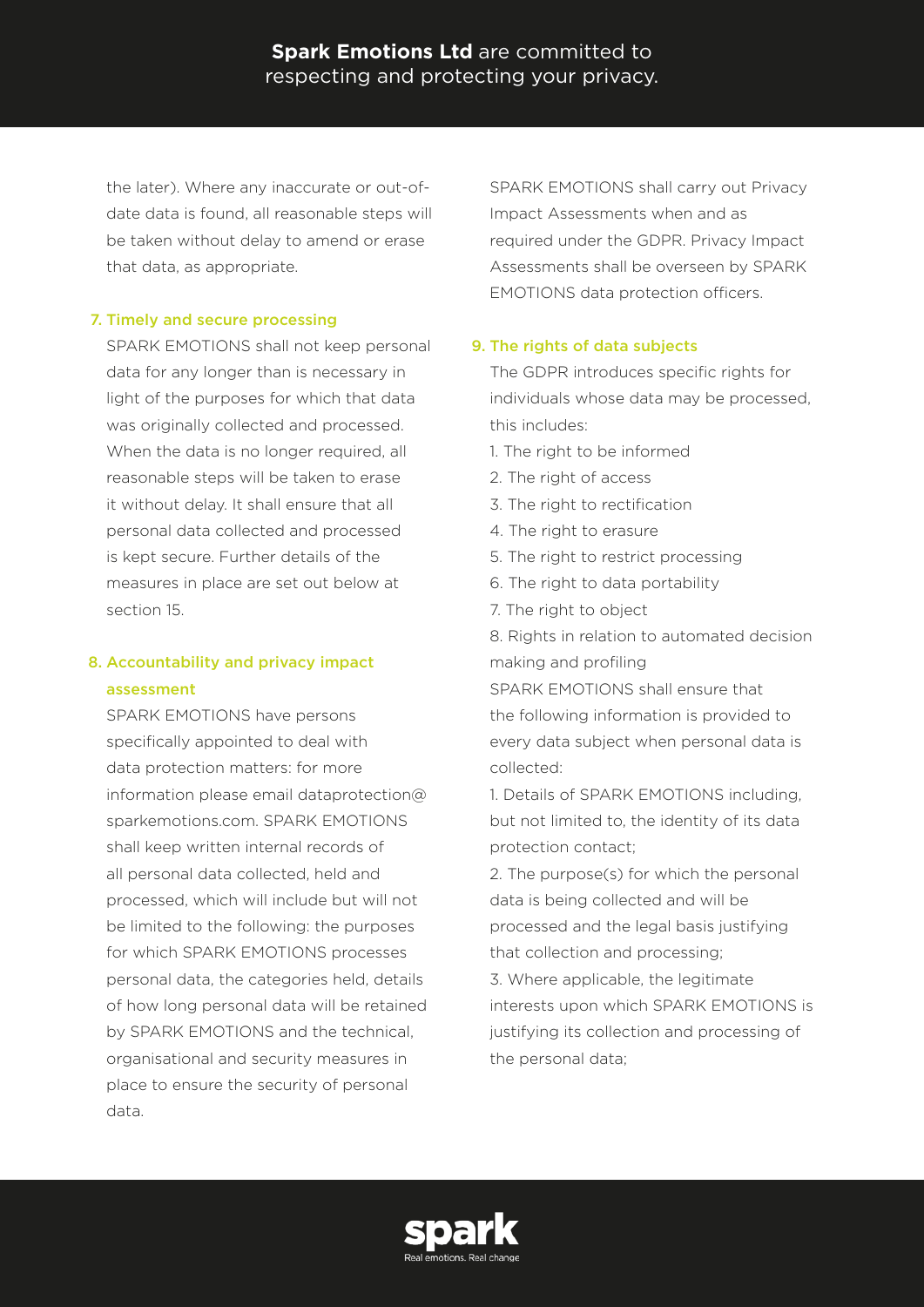4. Where the personal data is not obtained directly from the data subject, the categories of personal data collected and processed;

5. Where the personal data is to be transferred to one or more third parties, details of those parties;

6. Where the personal data is to be transferred to a third party that is located outside of the European Economic Area (the "EEA"), details of that transfer, including but not limited to the safeguards in place;

7. Details of the length of time the personal data will be held by SPARK EMOTIONS (or, where there is no predetermined period, details of how that length of time will be determined);

8. Details of the data subject's rights under the GDPR;

9. Details of the data subject's right to withdraw their consent to SPARK EMOTIONS's processing of their personal data at any time;

10. Details of the data subject's right to complain to the Information Commissioner's Office (the 'supervisory authority' under the Regulation);

11. Where applicable, details of any legal or contractual requirement or obligation necessitating the collection and processing of the personal data and details of any consequences of failing to provide it;

12. Details of any automated decisionmaking that will take place using the

personal data (including but not limited to profiling), including information on how decisions will be made, the significance of those decisions and any consequences. The information set out above shall be provided to the data subject at the following applicable time:

1. Where the personal data is obtained from the data subject directly, at the time of collection;

2. Where the personal data is not obtained from the data subject directly (i.e. from another party):

a) If the personal data is used to communicate with the data subject, at the time of the first communication; or b) If the personal data is to be disclosed to another party, before the personal data is

disclosed; or

In any event, not more than one month after the time at which SPARK EMOTIONS obtains the personal data.

#### 10. Data subject access policy

A data subject may make a subject access request ("SAR") at any time to find out more about the personal data which SPARK EMOTIONS holds about them. SPARK EMOTIONS is normally required to respond to SARs within one month of receipt (this can be extended by up to two months in the case of complex and/or numerous requests, and in such cases the data subject shall be informed of the need for the extension).

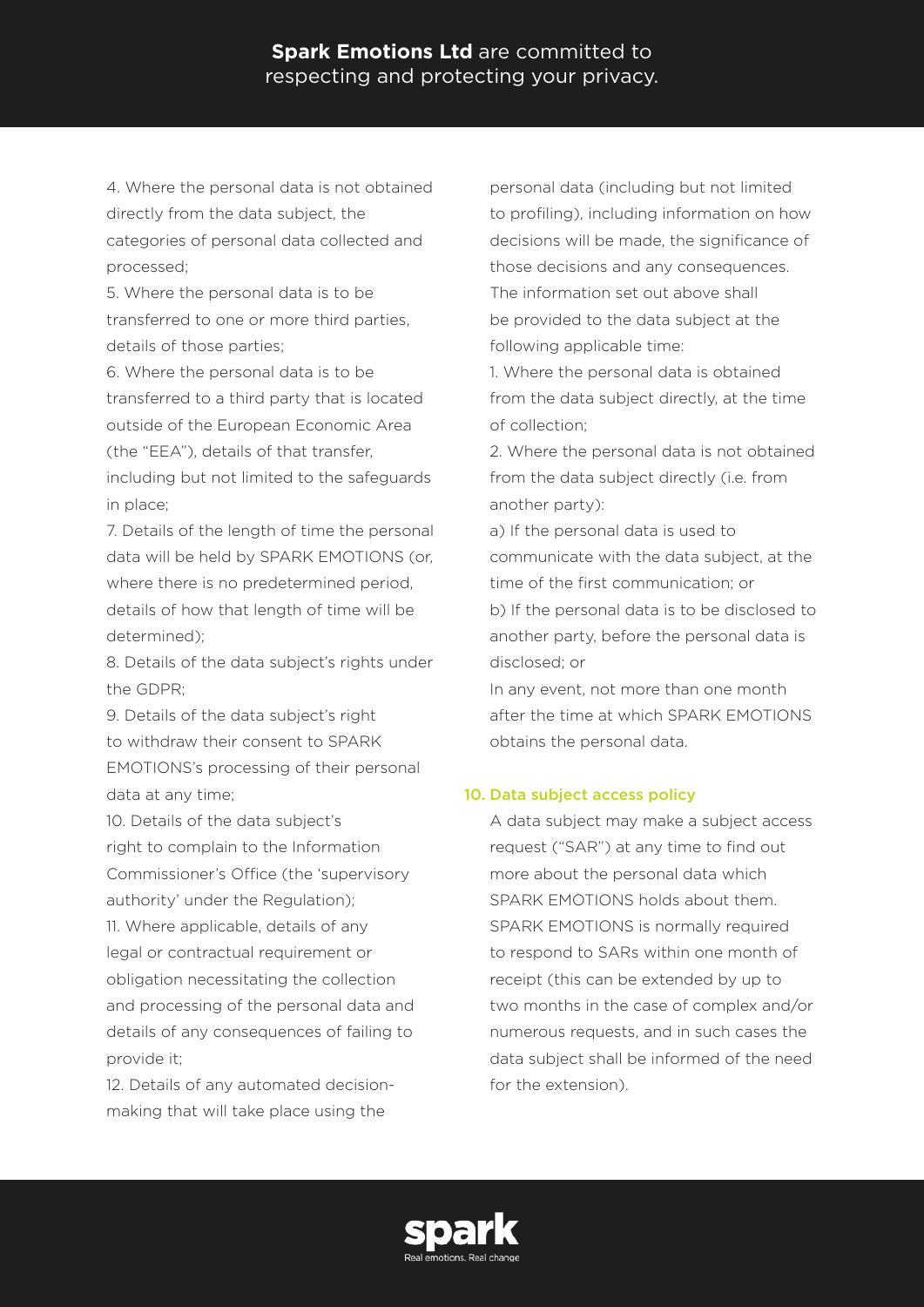- 10.1 All subject access requests received must be forwarded to dataprotection@ sparkemotions.com. If dataprotection@ sparkemotions.com receives a request under the GDPR it will log it on its GDPR Data Subject Access Request register. It will acknowledge the request by emailing the Data Subject back within 48 hours.
- 10.2 SPARK EMOTIONS does not charge a fee for the handling of normal SARs. SPARK EMOTIONS reserves the right to charge reasonable fees for additional copies of information that has already been supplied to a data subject, and for requests that are manifestly unfounded or excessive, particularly where such requests are repetitive.
- 10.3 In SPARK EMOTIONS's case a Data Controller, the data subject will typically be a client, employee or supplier to us. As Data Processor, the data subject will be either a client or a person included in the data that we will process on behalf of one of our clients which is sent to a third party for the performance of a contract.

#### 11. Rectification and erasure of personal data

11.1 If a data subject informs SPARK EMOTIONS that personal data held by SPARK EMOTIONS is inaccurate or incomplete, requesting that it be rectified, the personal data in question shall be rectified, and the data subject informed of that rectification, within one month of receipt the data subject's notice (this can be extended by up to two months in the

case of complex requests, and in such cases the data subject shall be informed of the need for the extension).

- 11.2 In the event that any affected personal data has been disclosed to third parties, those parties shall be informed of any rectification of that personal data.
- 11.3 Data subjects may request that SPARK EMOTIONS erases the personal data it holds about them in the following circumstances:

a) It is no longer necessary for SPARK EMOTIONS to hold that personal data with respect to the purpose for which it was originally collected or processed; b) The data subject wishes to withdraw their consent to SPARK EMOTIONS holding and processing their personal data;

c) The data subject objects to SPARK EMOTIONS holding and processing their personal data (and there is no overriding legitimate interest to allow SPARK EMOTIONS to continue doing so); d) The personal data has been processed unlawfully;

e) The personal data needs to be erased in order for SPARK EMOTIONS to comply with a particular legal obligation.

f) Unless SPARK EMOTIONS have reasonable grounds to refuse to erase personal data, all requests for erasure shall be complied with, and the data subject informed of the erasure, within one month of receipt of the data subject's request (this can be extended by up to two

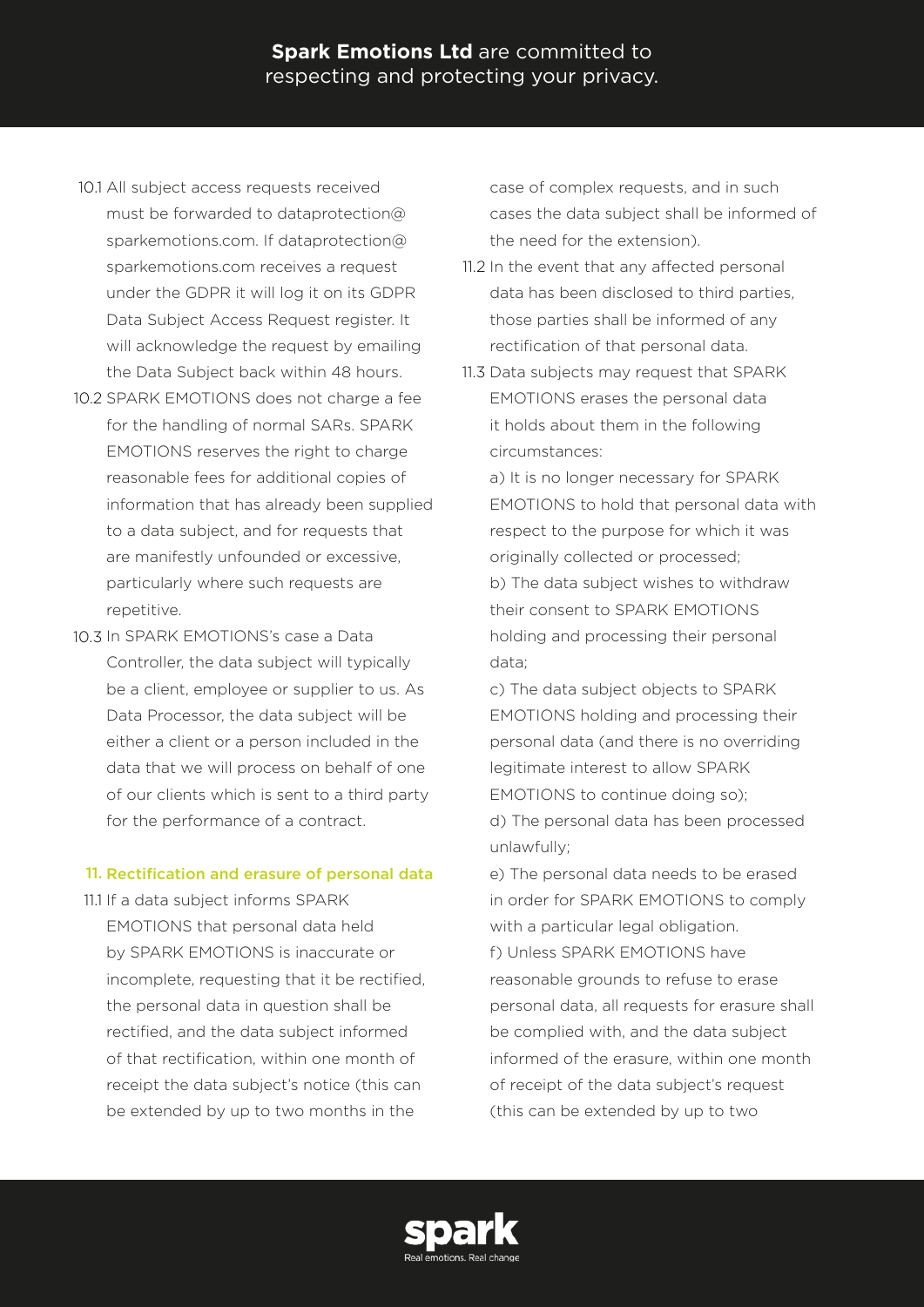months in the case of complex requests, and in such cases the data subject shall be informed of the need for the extension). g) In the event that any personal data that is to be erased in response to a data subject request has been disclosed to third parties, those parties shall be informed of the erasure (unless it is impossible or would require disproportionate effort to do so)

## 12. Restriction on personal data processing

- 12.1 Data subjects may request that SPARK EMOTIONS ceases processing the personal data it holds about them. If a data subject makes such a request, SPARK EMOTIONS shall retain only the amount of personal data pertaining to that data subject that is necessary to ensure that no further processing of their personal data takes place.
- 12.2 In the event that any affected personal data has been disclosed to third parties, those parties shall be informed of the applicable restrictions on processing it (unless it is impossible or would require disproportionate effort to do so).

# 13. Data portability and objections to processing

13.1 SPARK EMOTIONS may from time to time process personal data using automated means for distributing marketing information, making payments to suppliers and receiving receipts from clients in the normal course of its business.

- 13.2 Where data subjects have given their consent to SPARK EMOTIONS to process their personal data in such a manner or the processing is otherwise required for the performance of a contract between SPARK EMOTIONS and the data subject, data subjects have the legal right under the GDPR to receive a copy of their personal data and to use it for other purposes (namely transmitting it to other data controllers, e.g. other organisations).
- 13.3 Data subjects have the right to object to SPARK EMOTIONS processing their personal data based on legitimate interests (including profiling), direct marketing. In addition, when a data subject objects to SPARK EMOTIONS processing their personal data based on its legitimate interests, SPARK EMOTIONS shall cease such processing forthwith, unless it can be demonstrated that SPARK EMOTIONS's legitimate grounds for such processing override the data subject's interests, rights and freedoms or the processing is necessary for the conduct of legal claims.

#### 14. Data protection measures

14.1 SPARK EMOTIONS shall ensure that all its employees, agents, contractors, or other parties working on its behalf complywith or be made aware of the following when working with personal data: a) SPARK EMOTIONS's server is hosted on site. Its IT provider is Total IT. SPARK

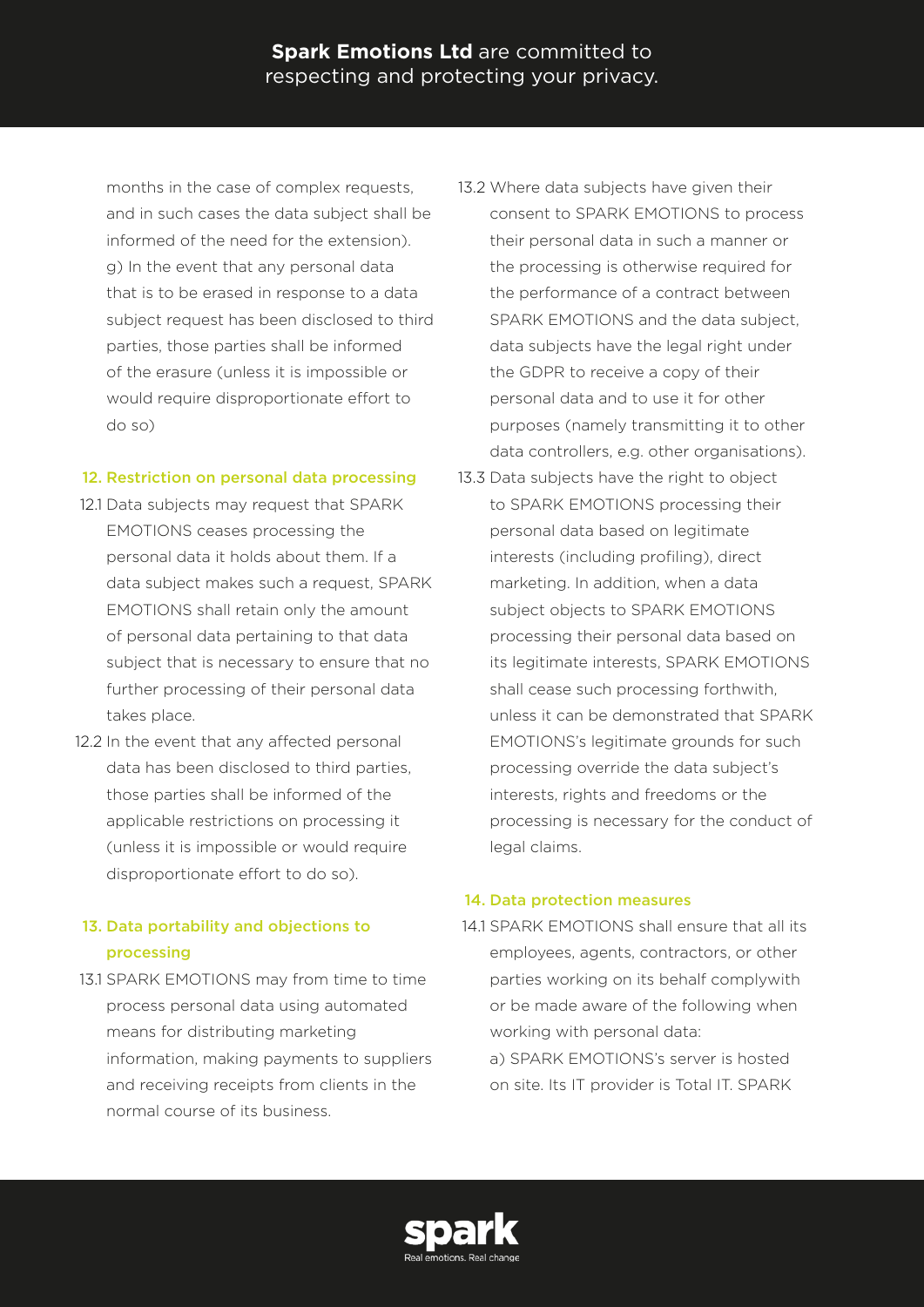EMOTIONS's website: sparkemotions.com is hosted by Lightbox Creative.

b) SPARK EMOTIONS uses Google Mail. The use by SPARK EMOTIONS of Google Mail is subject to Google's data protection policy criteria.

c) All personal data processed and stored, double encrypted using EndPoint Encryption.

d) SPARK EMOTIONS takes CCTV video footage at various stores across the country and internationally for and on behalf of its clients. Once the CCTV footage has been taken it is distilled into a spreadsheet and anonymised. SPARK EMOTIONS deletes the CCTV footage once the purpose has been fulfilled and the data has been distilled which is after 90 days or the end of the client project whichever comes last. Signage is displayed in prominent positions around the various client's stores;

e) SPARK EMOTIONS therefore processes and stores data for the performance of its contract with its clients. SPARK EMOTIONS is obliged to retain personal data for a regulatory, statutory obligation, to comply with its insurers requirements or where it is in SPARK EMOTIONS's legitimate interest to do so;

f) Personal data may be transmitted over secure networks only; transmission over unsecured networks is not permitted in any circumstances;

g) Personal data may not be transmitted over a wireless network if there is a wired alternative that is reasonably practicable; h) Personal data contained in the body of an email will be stored appropriately or deleted once the purpose has been fulfilled. All temporary files associated therewith should also be deleted;

i) Where Personal data is to be transferred in hardcopy form it should be passed directly to the recipient;

j) Personal data must always be handled with care so as to minimise unauthorised disclosure and data security breach. SPARK EMOTIONS will have in place suitable arrangements in its offices to protect personal data. In particular:

• Access to personal data is restricted to those who need access for the relevant purpose;

- Computers are password protected with such passwords being changed at appropriate intervals;
- All internal and external hard drives containing personal data are encrypted;
- Premises are alarmed and accessed by key pad;
- SPARK EMOTIONS will at all times have appropriate back up procedures in place, using an encrypted server and Google's cloud based Apps for Business
- 14.2 SPARK EMOTIONS shall ensure that its employees, agents or contractors and those within SPARK EMOTIONS or third parties working on its behalf are made aware and receive appropriate training and guidance as to their obligations under GDPR.

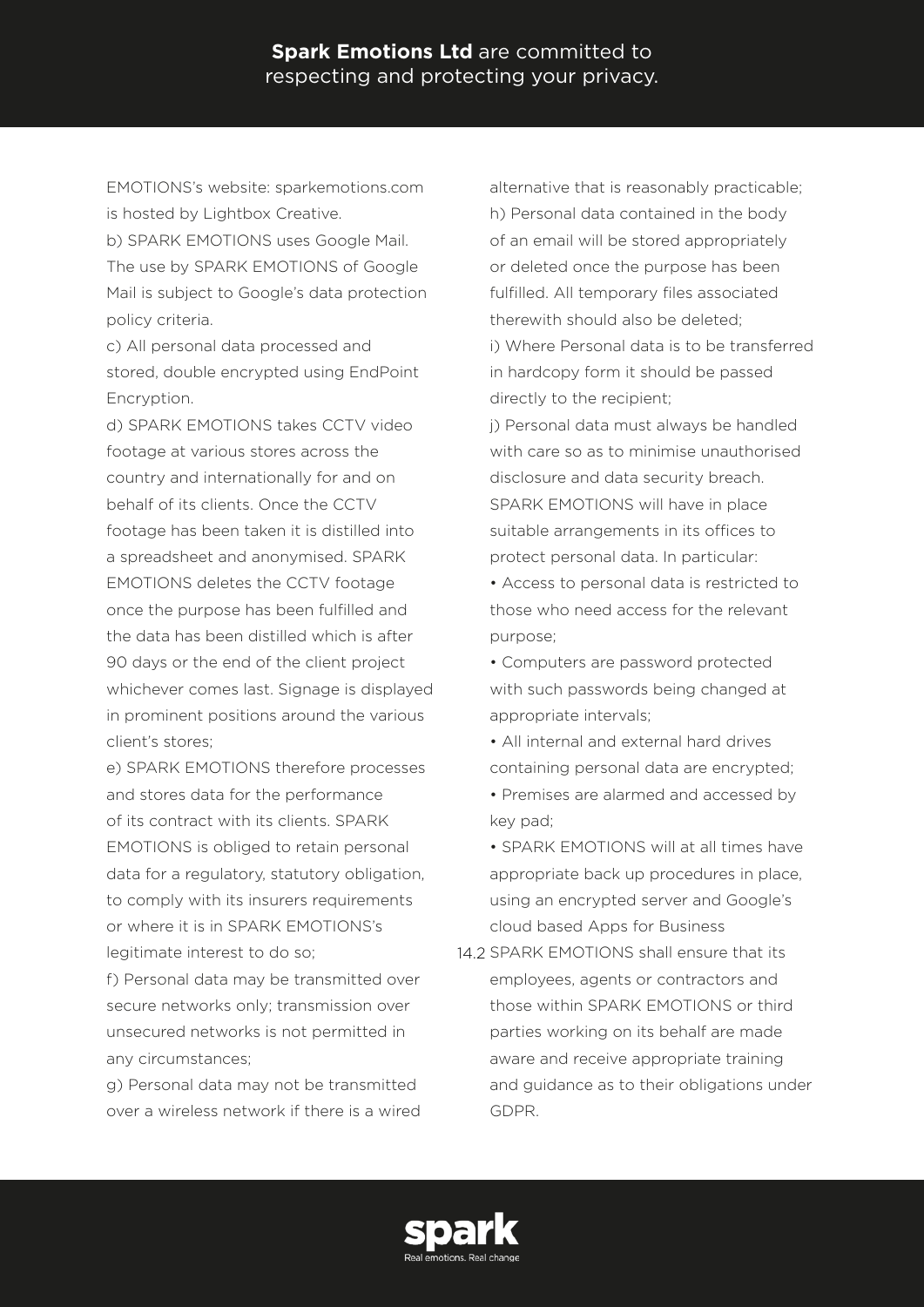# 15. Transferring personal data to a county outside the EEA

- 15.1 SPARK EMOTIONS does not currently transfer any data outside of the EEA
- 15.2 The transfer of personal data to a country outside of the EEA shall only take place if SPARK EMOTIONS have adequate technical, organisation and security measures in place and the data subject has consented to the transfer.

## 16. Data breach notification

- 16.1 All personal data breaches must be reported immediately to dataprotection@ sparkemotions.com
- 16.2 If a personal data breach occurs and that breach is likely to result in a risk to the rights and freedoms of data subjects (e.g. financial loss, breach of confidentiality, discrimination, reputational damage, or other significant social or economic damage), an SPARK EMOTIONS Data Protection Officer must ensure that the Information Commissioner's Office is informed of the breach without delay, and in any event, within 72 hours after having become aware of it.

## 17. Website

The statement below is the privacy statement SPARK EMOTIONS will display on its website (as amended or updated from time to time):

17.1 Our commitment to privacy Your privacy is important to us. To better protect your privacy, we provide this

notice explaining our online information practices and the choices you can make about the way your information is collected and used. To make this notice easy to find, we make it available throughout the website and at every point where personally identifiable information may be requested.

17.2 The information we collect This notice applies to all information

collected or submitted on this website. On some pages, you can make requests and register to receive materials. The types of personal information collected at these pages are name and email address.

- 17.3 The information we DON'T collect Credit/Debit Card Information
- 17.4 How we use information

We use the information you provide about yourself solely to fulfil your request. We do not share this information with outside parties. We use return email addresses to answer the email we receive. Such addresses are not used for any other purpose and are not shared with outside parties other than to keep you updated with new products and services from Spark Emotions Ltd.

You can unsubscribe or decline to receive this information at the time of making a request or at any time thereafter. Your details will then be immediately removed from our database.

Finally, we never use or share the personally identifiable information provided to us online in ways unrelated

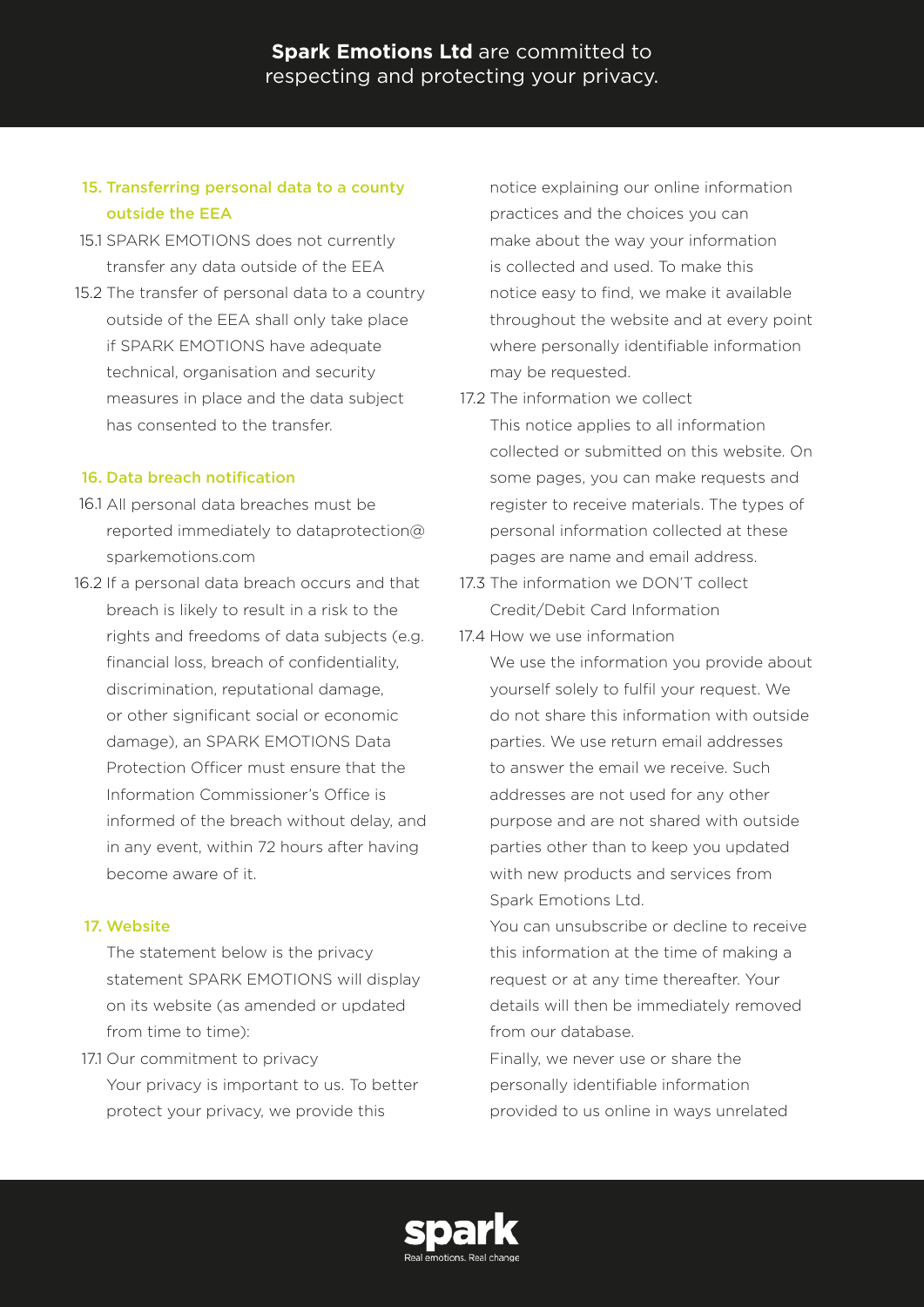- 17.5 to the ones described above without also providing you an opportunity to opt-out or otherwise prohibit such unrelated uses. Our Commitment to Data Security To prevent unauthorised access, maintain data accuracy, and ensure the correct use of information, we have put in place appropriate physical, electronic, and managerial procedures to safeguard and secure the information we collect online.
- 17.6 How to access or correct your information You can access all your personally identifiable information that we collect online and maintain by calling us or sending us an email. We use this procedure to better safeguard your information.

You can correct factual errors in your personally identifiable information by sending us a request that credibly shows error.

To protect your privacy and security, we will also take reasonable steps to verify your identity before granting access or making corrections.

#### 17.7 How to contact us

Should you have other questions or concerns about these privacy policies, please contact us hello@sparkemotions.com

#### 17.8 Cookie Policy

A cookie is a small piece of text that is stored on your computer, phone or other mobile device when using a browser to connect to the internet. Cookies have many uses but specifically, they are used

to store information about you on your computer. Unless you have specifically set your computer to reject cookies, websites will already have been using cookies to enhance your online experience.

#### 17.9 How we use cookies

Spark Emotions Ltd uses cookies to gain a better understanding of our customers so that we can provide a better online experience. This applies to all visitors to our website, in all jurisdictions. In order to comply with EU regulations, visitors to our website now have the option of accepting our cookies. We recommend you allow the cookies we set by this website as they help us provide a better service. If you do not want to receive cookies from this website, select cookie settings under the privacy settings in your browser options, then add our domain to the list of websites you do not want to accept cookies from.

The cookies we use on www.Spark Emotions.co.uk collect basic information about our visitors including what pages have been visited and how they found our website. The information we gather does not identify anyone and we make no attempt to find out who has been to our site.

What we do gain from this information is a better understanding of what our users are interested in on our website and how we can improve the experience.